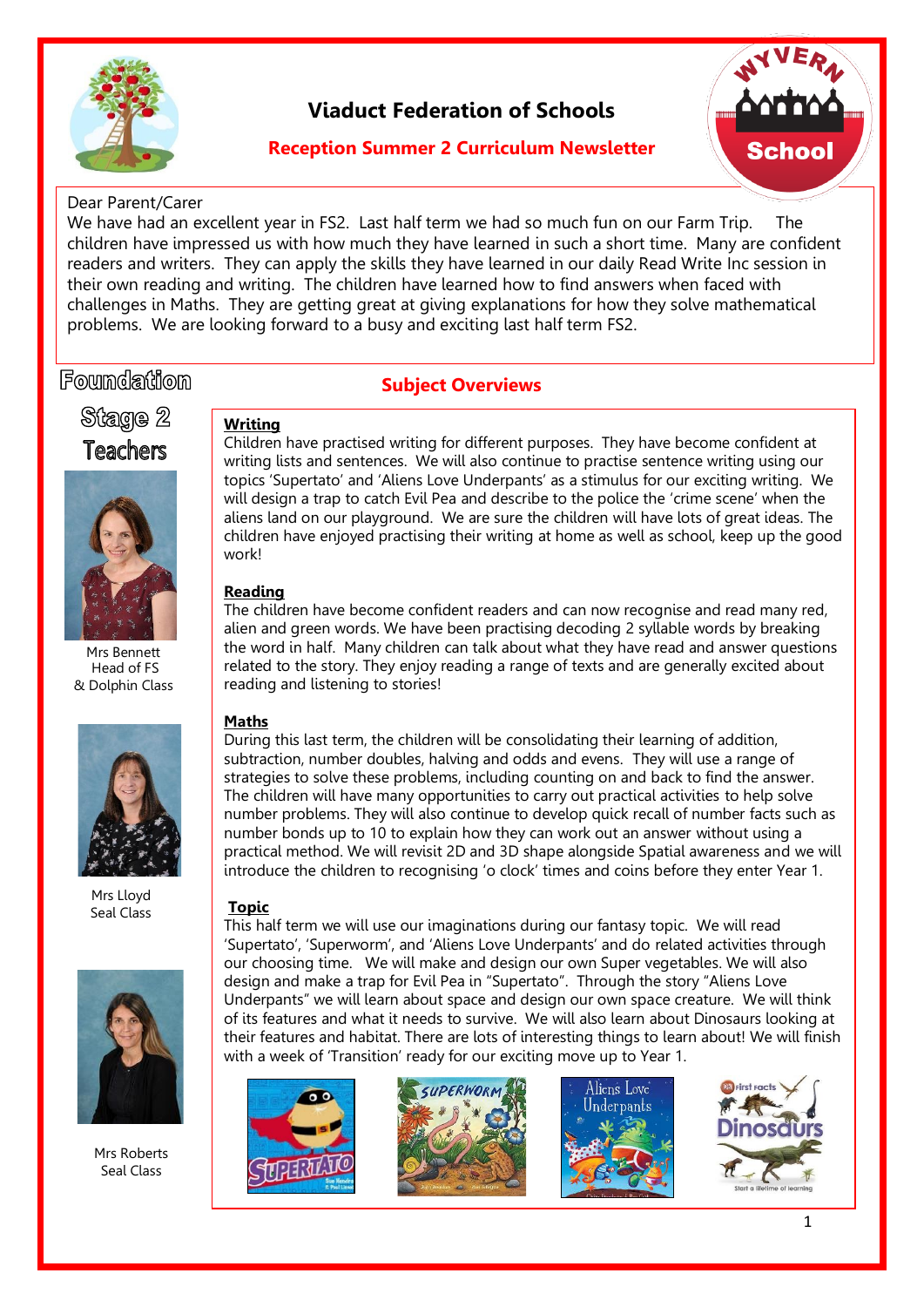

Mrs Kirk Penguin Class



Miss R Arscott– Penguin Class



Miss E Arscott Turtle Class

#### **Subject Overviews continued**

## **Personal Social and Emotional**

The children will be encouraged to speak to the whole class about their own ideas in relation to our topics and share their explanations for why things happen. During our circle time we will talk about what they have enjoyed learning this year and what they are looking forward to in Year One. The children will all have an opportunity to spend most of a day in their new classes learning with their new class teacher. We are sure you will agree that they should be very proud of all they have achieved this year.

#### **Communication and Language**

This half term the children will recount their experiences and imagine possibilities. We will support them to use a range of vocabulary in imaginative ways. We will use language for a variety of purposes including adding information, expressing ideas or explaining actions or events. Then they will be able to express their own views in comparisons to that of their peers. These activities will help them appreciate that we are all different and how we can still come to some agreement.

#### **Physical development**

As we are nearly at the end of Reception, we would like to see your child put their own shoes on and zip their own coat up independently ready for transition into Year One. In PE we will be getting ready for our sports day by practising the activities we will take part in during the day. We have been working very hard on our handwriting during weekly sessions. We are now able to form most of our letters correctly and are able to write on the lines. Our teachers are very pleased with our writing, and this will give us a great start ready for Year One in September.

#### **Music**

This term we will explore the musical dimension of timbre (quality of a sound) by listening to and performing sounds associated with the seaside as well as sounds related to cake making. We will also explore the structure of cumulative and call and response songs. Joining in with the topic of dinosaurs, we will explore the dimensions of pulse and rhythm graphic score as we perform farm animal sounds.

#### **Understanding the World**

The children will learn about healthy eating during our Supertato topic. They will make healthy pizzas. They will make alien slime during our "Aliens love Underpants" topic. Through our Dinosaurs topic children will learn the names of and facts about different dinosaurs. They will talk about what they eat, and where they lived. Children will develop dinosaur fact files based on what they learn from our research. They will think about why dinosaurs are extinct and learn some of the theories to explain this.

#### **ICT**

Children are able to explain why we use different ICT. They enjoy exploring the Ipads and they are able to use certain apps independently. If you haven't signed up to the Interactive Learning Dairy app (ILD) please do not hesitate to speak to your child's class teacher.

#### **Expressive Arts and Expressive Art and Design**

Children will combine media through their artwork. They will design and make a vegetable superhero and aliens. Through our topics they will experiment with role playing in our superhero headquarters and an alien space station. They will use their own ideas to develop their own narratives.

#### **Parent Reminder:**

Please ensure your child brings in their PE kit the first day of term with labelled clothing. **FS2 have PE every Wednesday.**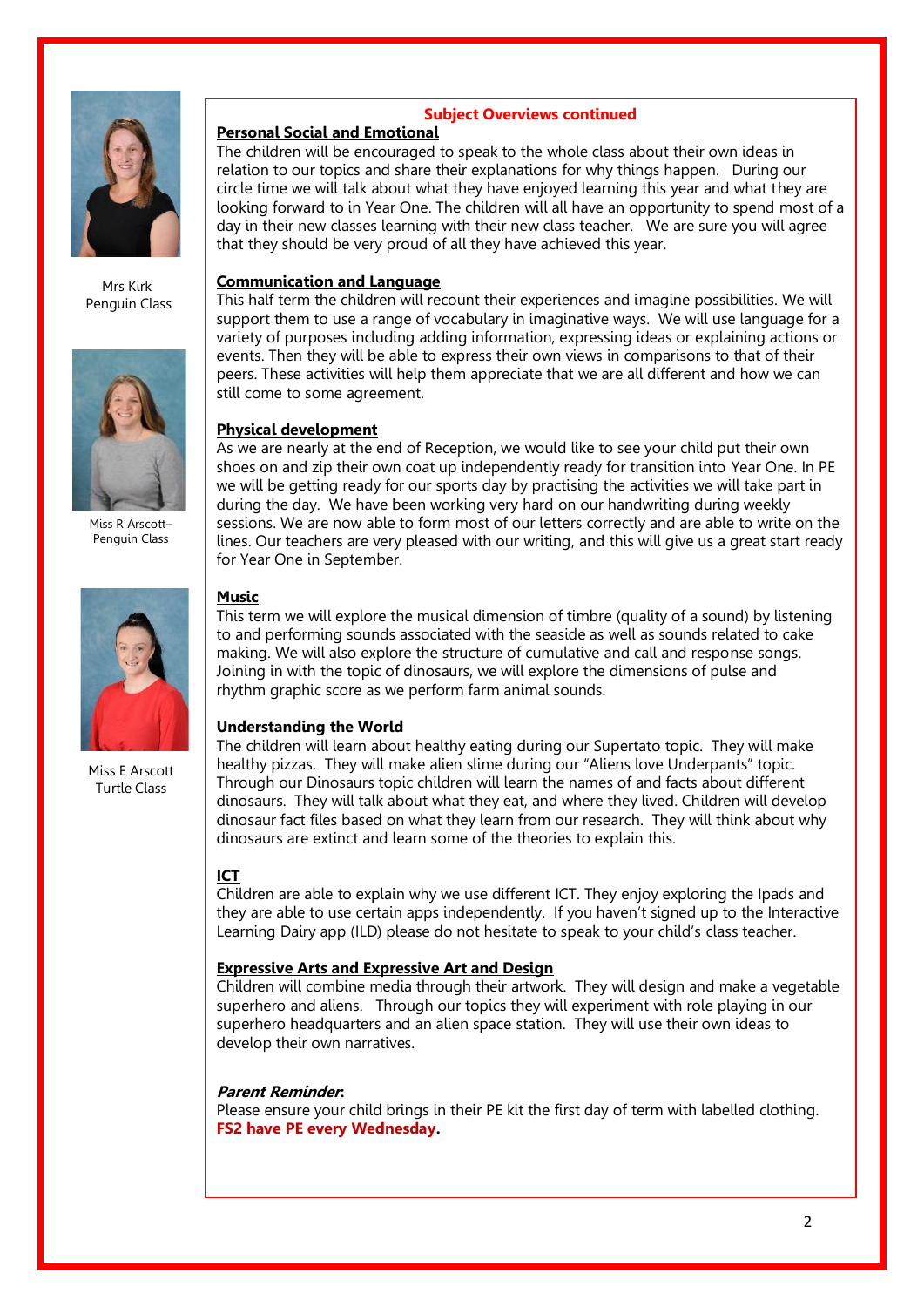#### **Home Learning Summer 2**

#### **Reading**

Encourage your child to continue reading at home. Practise Fred in your head (sight reading) with easier words. Remember to spot special friends, break down longer words to decode them, and check it they aren't sure what a word means.

#### **Writing**

Continue practising your spellings at home every week. Try writing more than one sentence and even challenge yourself to write a story with a beginning, middle and end.

#### **Maths**

Encourage children to double and share quantities with numbers to 10. Ask them to recall number bonds up to 10. Can they solve addition and subtraction problems using their fingers or objects or by counting on or backwards?

#### **Topic**

**Supertato–** create you own super vegetable out of real vegetables. Write a story about your super vegetable's adventures

**Aliens Love Underpants -** make up your own alien number problems. Can you use ICT to find out about other planets? What planet do you think the aliens live on? Why?

**Dinosaurs—**create a book with facts about dinosaurs. Draw a picture of a dinosaur and write a story about your dinosaur.

Children are encouraged to complete their homework because it reinforces the learning which takes place in school and is another opportunity to practise.

Remember to send us pictures of your child's home learning on ILD.

#### **Upcoming Events in Summer 2**

- Thursday,  $9<sup>th</sup>$  June School Photos
- Tuesday, 28th June -Transition Day
- Wednesday, 13th July Sports Day
- Wednesday, 20th July School Disco (during school time)
- Tuesday 21st July Last Day of Term
- Children return to school on Monday, 5th September for the new school year